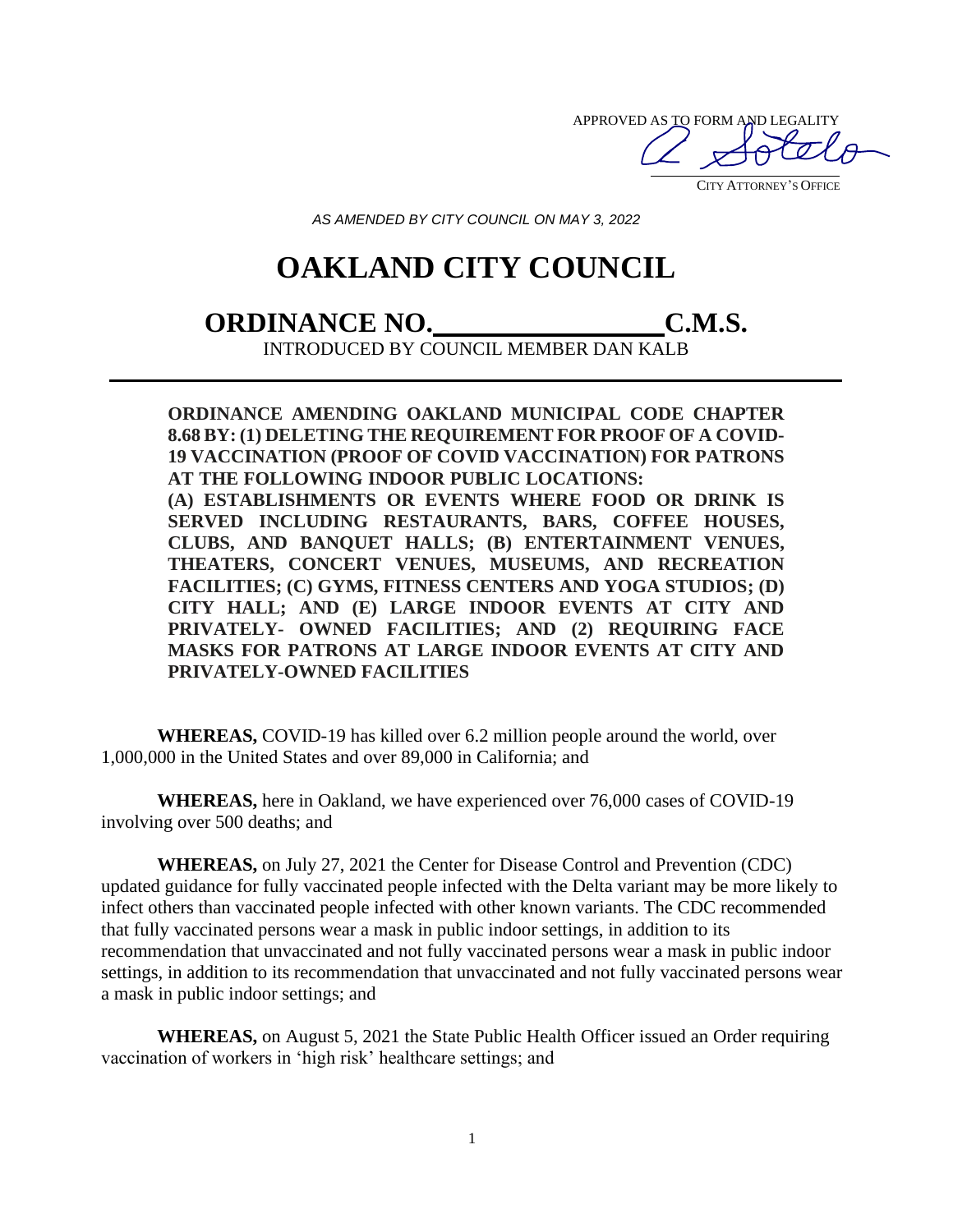**WHEREAS,** unvaccinated persons are somewhat more likely to get infected and spread the virus, and most current hospitalizations and deaths are among unvaccinated persons; and

**WHEREAS,** on September 28, 2021, the California State Public Health Officer issued an order requiring the vaccine at all adult care facilities and direct care workers as adult and senior care facilities and settings where direct care and services are provided, are high-risk settings where COVID-19 transmission and outbreaks can have severe consequences; and

**WHEREAS,** the federal Centers for Disease Control CDC, the California Department of Public Health and the Alameda County Health Officer agree that COVID-19 poses a serious risk, particularly to individuals who are not fully vaccinated; and

**WHEREAS,** medical professionals, scientists, and epidemiologists agree that vaccines are proven the most effective in preventing infection and the subsequent spread of COVID-19, and to reduce hospitalizations and death; and

**WHEREAS,** the City Administrator has implemented a Mandatory Vaccination Policy that requires all City of Oakland (City) employees to be fully vaccinated and verify that status to the City no later than November 29, 2021; and

**WHEREAS,** COVID-19 remains a significant challenge in the City; and

**WHEREAS,** on January 3, 2022, the Oakland City Council (City Council) adopted an emergency ordinance adding Oakland Municipal Code Chapter 8.68 to require Proof of a Covid-19 Vaccination (Vaccine Proof Requirement) for patrons at the following indoor public locations: (1) establishments or events where food or drink is served including restaurants, bars, coffee houses, clubs, and banquet halls; (2) entertainment venues, theaters, concert venues, museums, and recreation facilities; (3) gyms, fitness centers and yoga studios; (4) senior adult care facilities and city senior center programs; (5) City Hall; and (6) large indoor events at City and privately-owned facilities; and

WHEREAS, on February 28<sup>,</sup> 2022, the State of California updated the mask guidelines and Alameda County is aligned with those guidelines. The new State of California guidance recommends that all persons, regardless of vaccination status continue to wear masks; and

**WHEREAS,** on April 18, 2022 Alameda County announced that it will maintain current quarantine requirements as defined by the Centers for Disease Control and Prevention (CDC). People who are not vaccinated or not fully vaccinated should stay home and away from other people for at least 5 days after their last contact with a person who has COVID-19. They may leave quarantine after day 5 if they test negative on or after day 5, if they have no symptoms. People who are symptomatic or who test positive must follow isolation requirements; and

**WHEREAS,** on April 21, 2022, the Centers for Disease Control and Prevention COVID Data Tracker listed the COVID-19 Community Level as Low for Alameda County; and

**WHEREAS,** the Centers for Disease Control and Prevention COVID-19 Community Level does not apply in healthcare settings such as nursing homes; and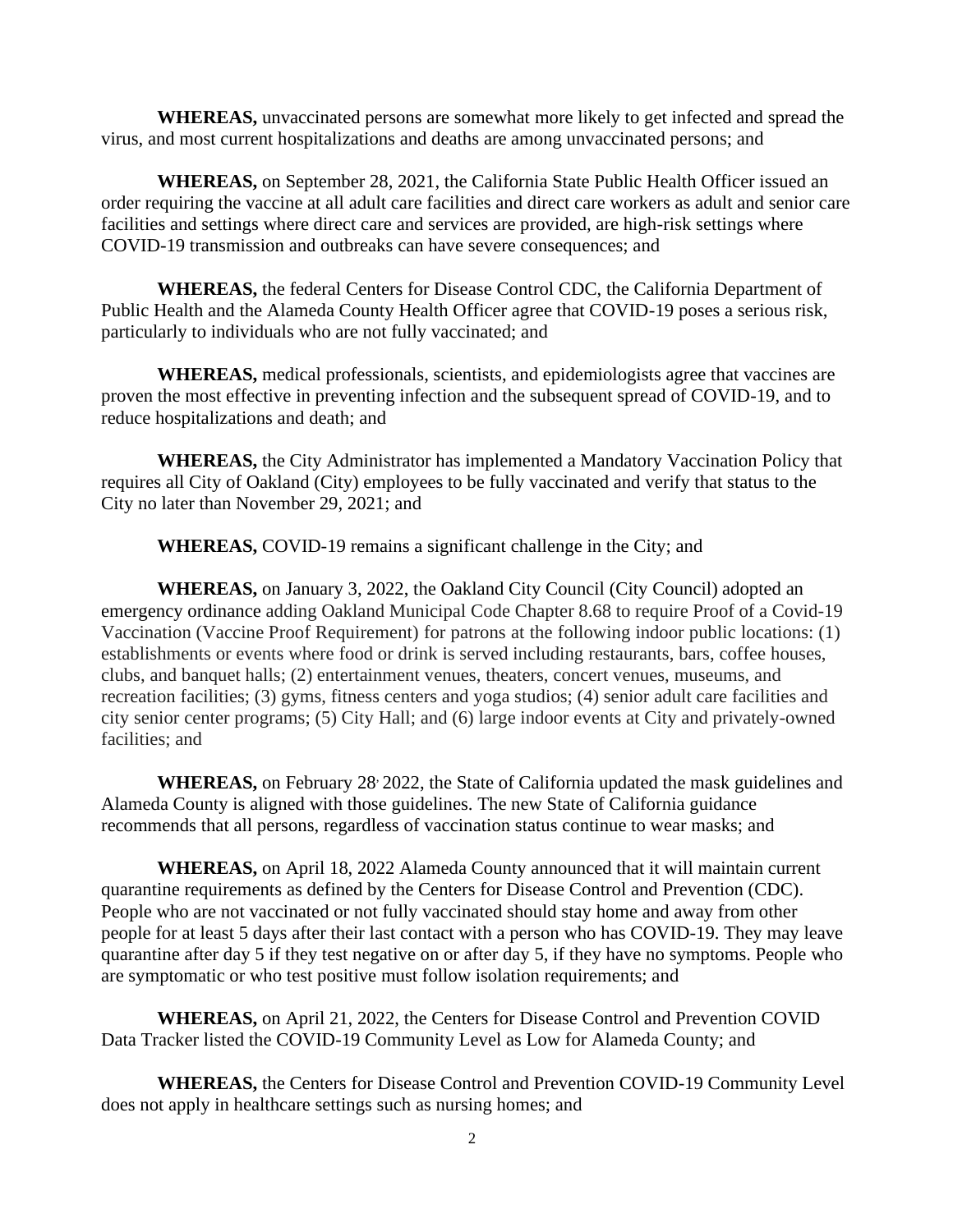**WHEREAS,** businesses and facilities are allowed to impose proof of COVID vaccination and masking requirements to enter into their respective establishments regardless of the provisions in the Oakland Municipal Code or any related County health order; and

**WHEREAS**, certain types of masks (N95/KN95/KF94) are considered by public health experts as providing greater protection from the COVID virus; and

**WHEREAS,** on February 11, 2022, the Centers for Disease Control and Prevention published the findings of a study that show use of a mask in indoor settings protects against COVID-19 by lowering the odds of testing positive by as much as 83%; and

**WHEREAS,** as of April 20, 2022, the California Department of Public Health strongly recommends all persons regardless of vaccine status wear masks in indoor public settings; and

**WHEREAS,** the Centers for Disease Control and Prevention have made clear that people who are older are more likely to become very sick with COVID-19; and

**WHEREAS,** the California Department of Public Health has indicated that "mega events" including indoor events with more than 1,000 people, are risker than other events; and

**WHEREAS,** the City Council finds and declares that this update to Oakland Municipal Code Chapter 8.68 is required for the immediate protection of the public peace, health, and safety for the following reasons: (1) eliminating the Vaccine Proof Requirement for the most of the locations and events subject to the rule is warranted in light of current COVID-19 case levels; (2) keeping the Vaccine Proof Requirement for Senior Adult Care facilities and City Senior Centers is warranted in order to protect seniors, an age group especially susceptible to the harm of COVID-19; and (3) requiring masks at Large Indoor Events is warranted due to the effectiveness of using face masks to mitigate against the spread and harm of COVID-19 in such settings.

## **NOW, THEREFORE, THE CITY COUNCIL OF THE CITY OF OAKLAND DOES ORDAIN AS FOLLOWS:**

#### **SECTION 1. Recitals.**

The City Council finds and determines the foregoing recitals to be true and correct and hereby makes them part of this Ordinance.

**SECTION 2.** Oakland Municipal Code Chapter 8.68 is hereby amended to add, delete, or modify sections as set forth below (chapter and section numbers and titles are indicated in **bold type**; additions are indicated by underscoring and deletions are indicated by strike-through type; portions of the regulations not cited or not shown in underscoring or strike-through type are not changed.

## **Chapter 8.68 Requirement of Proof of a COVID-19 Vaccination for Patrons at Certain Indoor Public Locations and at Large Indoor Events**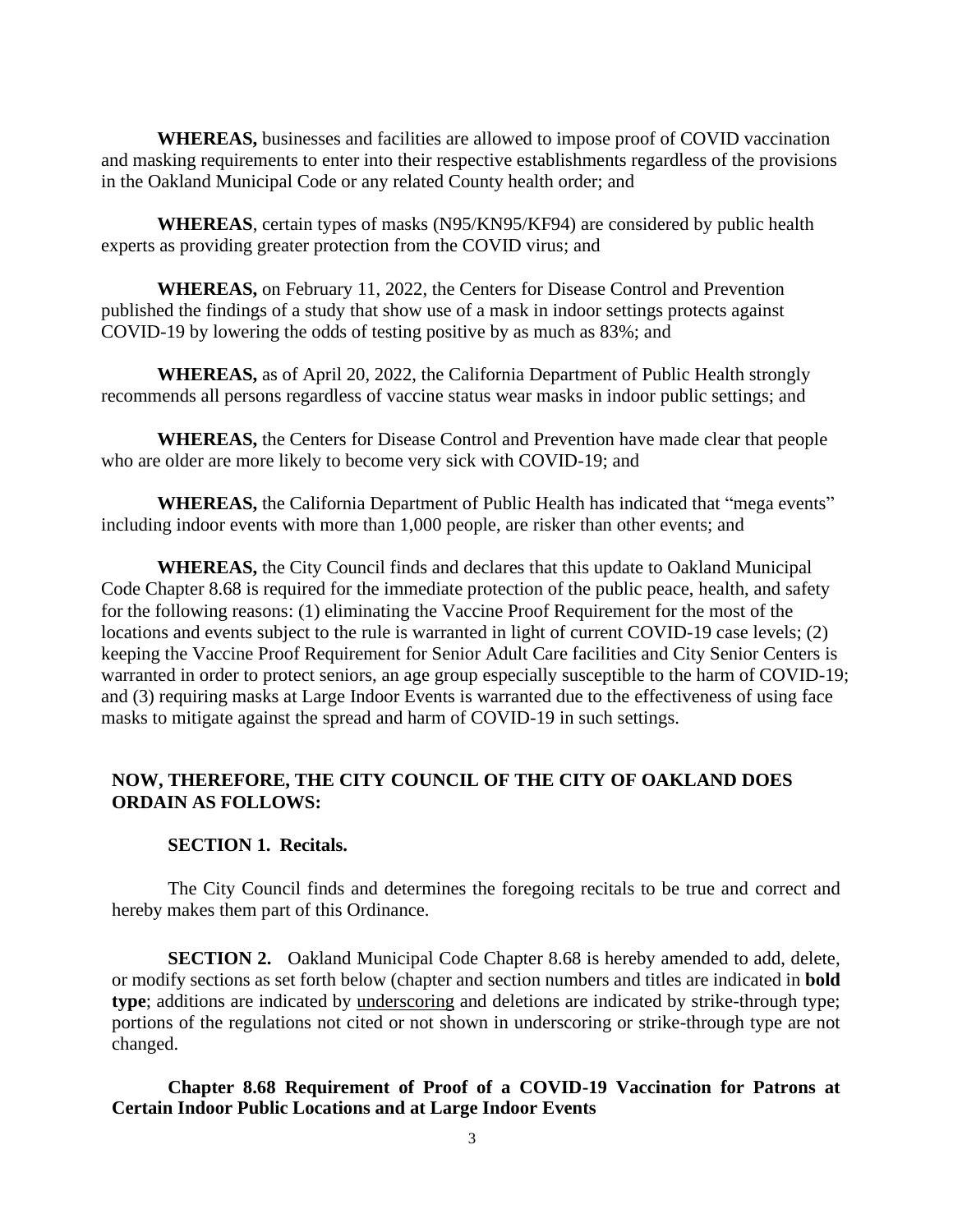#### **8.68.010 – Title.**

This Chapter shall be known as the "Requirement of Proof of a COVID-19 Vaccination for Patrons at Certain Indoor Public Locations and at Large Indoor Events Ordinance."

## **8.68.020 – Definitions.**

- **A. City** means the City of Oakland
- **B. Citation** means either a Civil Penalty or an Administrative Citation issued pursuant to Chapters 1.08 and 1.12 respectively, of the Oakland Municipal Code and does not include a criminal penalty.
- **C. Covered Location** means any of the following public indoor locations in the City:
	- 1. Establishments or events where food or beverages are served, including, but not limited to, restaurants, bars, fast food establishments, coffee shops, tasting rooms, cafeterias, food courts whether freestanding or contained within larger businesses such as a grocery store or market hall, breweries, wineries, distilleries, banquet halls, and hotel ballrooms. A "Covered Location" does not include a private meeting of fewer than 50 people where food or beverage is provided incidental to the meeting, such as a workshop or seminar;
	- 2. Gyms and fitness venues, including, but not limited to: gyms, recreation facilities, fitness centers, yoga, Pilates, cycling, barre, and dance studios, boxing and kickboxing gyms, indoor fitness boot camps, and other facilities used for conducting indoor group fitness classes. Recreational facilities do not include recreation centers in City Parks operated by the City, except classes held at City recreation centers that are exclusively for seniors age 60 and over are considered as a covered location;
	- 3. Entertainment and recreation venues, including, but not limited to, movie theaters, music and concert venues, live performance venues, commercial event and party or wedding venues, sports arenas,exhibition halls, performing arts theaters, bowling alleys, arcades, card rooms, family entertainment centers, museums, play areas, pool and billiard halls, and other indoor recreational game centers;
	- 4. Senior Adult Care Facilities and City Senior Centers.

A Covered Location does not include any location that does not have an Indoor Portion. A Covered Location does not include any location that is required by a Federal, State, Alameda County, or other local public agency requirement to check proof of COVID-19 vaccination status prior to providing indoor service.

Nothing in this Chapter shall be interpreted to preclude indoor locations in the City that are not included in the above list from issuing similar requirements or more stringent requirements than required by this Chapter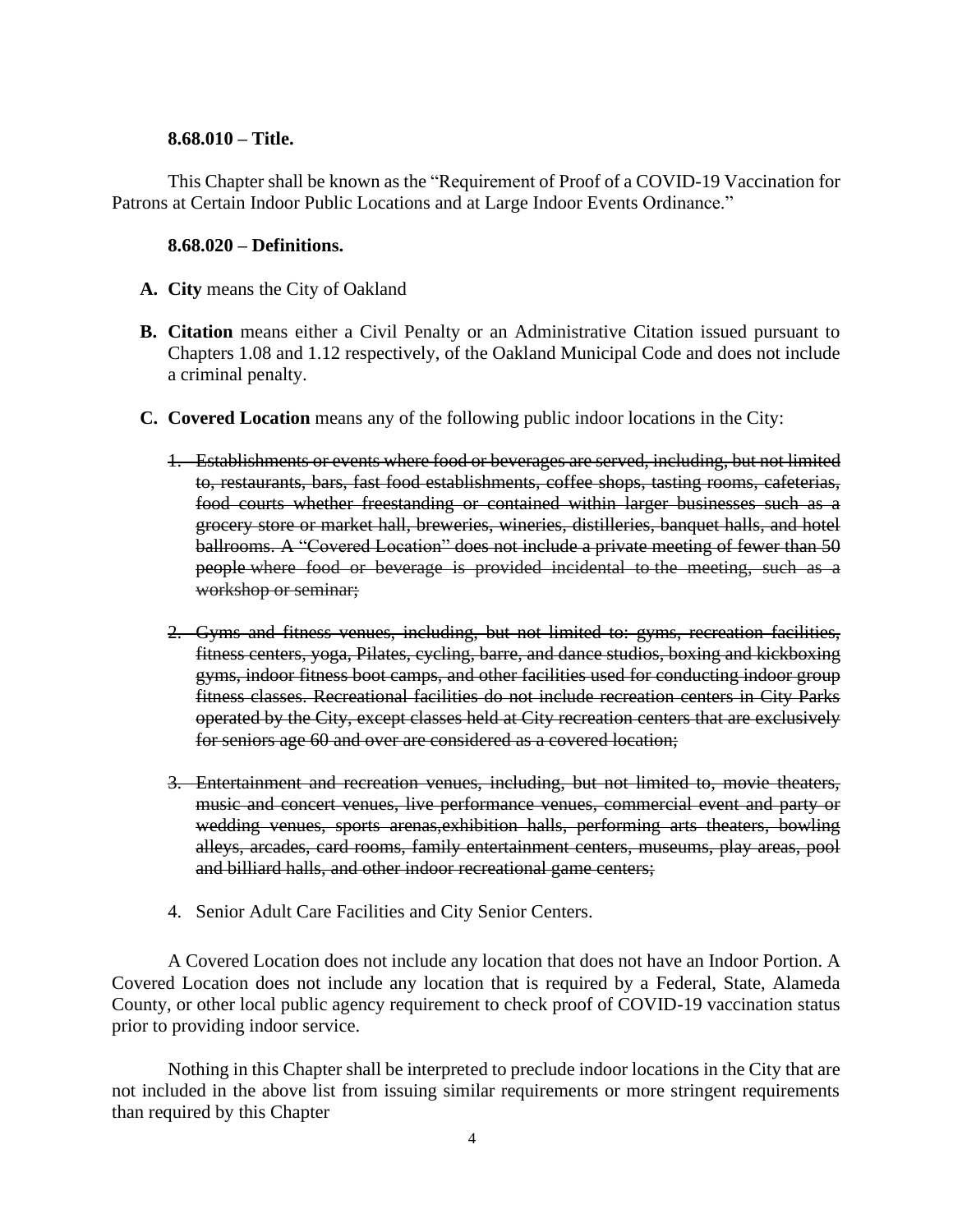- **D. COVID-19** means coronavirus disease 2019, the infectious disease caused by the SARS CoV-2 virus that resulted in a global pandemic, including variants thereof.
- **E. COVID-19 Vaccine** means a vaccine authorized to prevent COVID-19 by the United States Food and Drug Administration (FDA), including byway of an emergency use authorization, or by the World Health Organization (WHO).
- **F. Face Mask** means a mask intended to trap respiratory droplets that are released when the wearer talks, coughs or sneezes and that acts as a barrier to protect the wearer from inhaling droplets released by others.
- **G. F. Full Vaccination/Fully Vaccinated** means 14 or more days after completing the entire recommended series of vaccination with a COVID-19 Vaccine. Currently, an individual is considered Fully Vaccinated at least two weeks after receiving a second dose of the Pfizer or Moderna COVID-19 Vaccine or two weeks after receiving the single dose of the Johnson & Johnson Janssen COVID-19 Vaccine.
- **H. G. Individual Eligible for a COVID-19 Vaccine** means a person for whom a COVID-19 Vaccine is authorized for use by the FDA, including by way of an emergency use authorization or, in the case of a foreign visitor or traveler, a person for whom a COVID-19 Vaccine is authorized by the WHO.
- **I. H. Indoor Portion** means any part of a Covered Location, or City Hall with a roof or overhang that is enclosed by at least three walls, except that the following will not be considered an Indoor Portion: (1) a structure on or adjacent to the sidewalk or roadway if it is entirely open on the side facing the sidewalk; and (2) an outdoor dining structure for individual parties, such as a plastic dome, if it has adequate ventilation (suchas the equivalent of twenty-five percent or more of the sides of the structure are open) to allow for air circulation.

**J I. Large Indoor Event** means an indoor event with more than five hundred two thousand and five hundred (5002500) or more attendees. A Large Indoor Event includes conventions, conferences, expos, concerts, shows, nightclubs, sporting events, live events and entertainment, fairs, festivals, and large privateevents or gatherings such as weddings. Large Indoor Events may have either assigned or unassigned seating, and may be either general admission or gated, ticketed, and permittedevents. Large Indoor Events do not include government-sponsored public meetings.

- **K J. Patron** means an Individual Eligible to Receive a COVID-19 Vaccine who enters, attends an event, visits someone, or purchases good or services at a Covered Location, City Hall, or a Large Indoor Event. A Patron does not include a resident of a Senior Adult Care Facility.
- L **K.** Photo Identification means an original or copy of an identification card,including: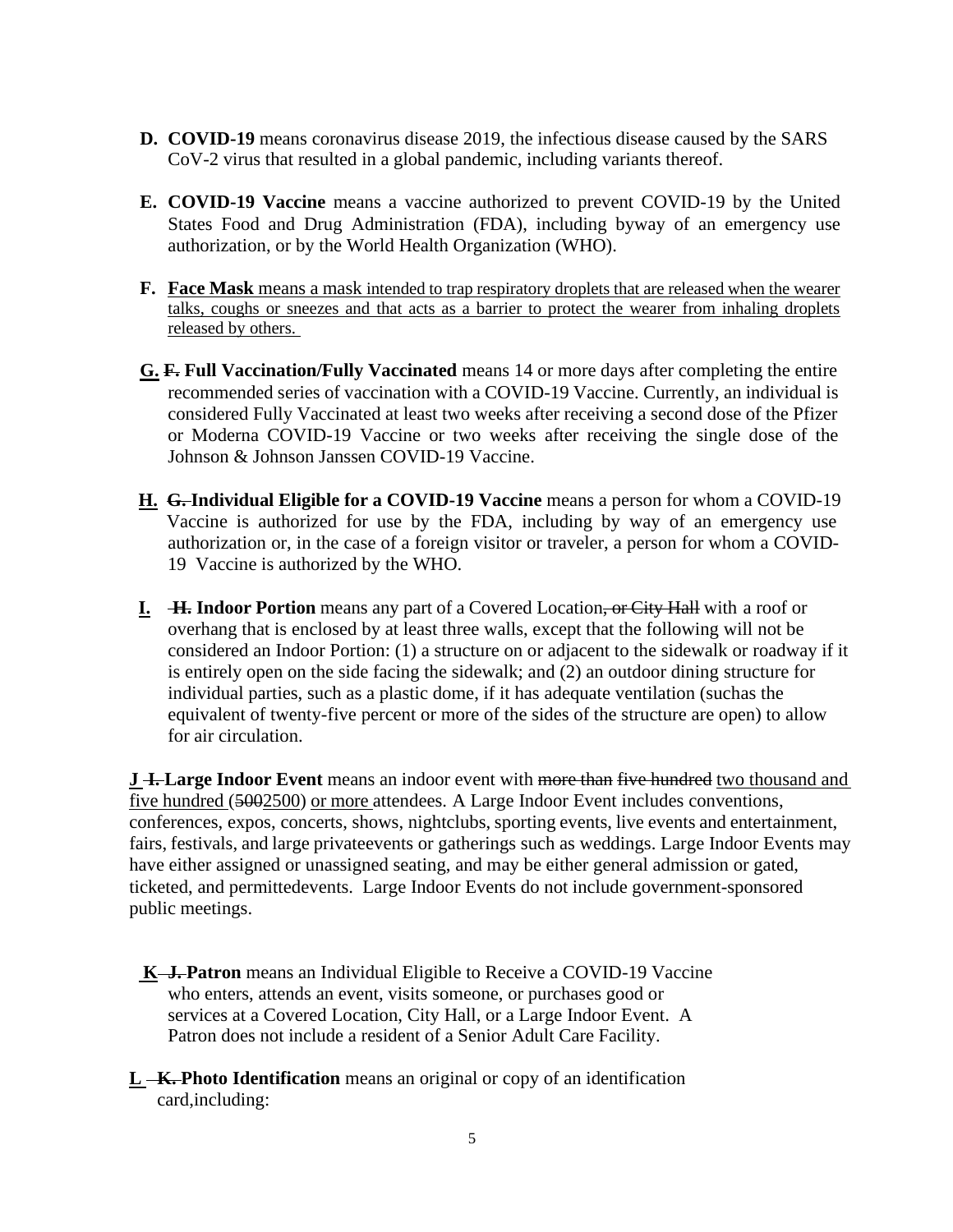- a. Driver's license;
- b. Government issued identification card;
- c. School or work identification card;
- d. Passport.
- **M L. Proof of Recent Negative COVID-19 Test** means a printed document, email or text message displayed on a phone, from a test provider or laboratory that shows results of a polymerase chain reaction (PCR) or antigen COVID-19 test that either has Emergency Use Authorization (EUA) by the U.S. Food and Drug Administration or is operating per the Laboratory Developed Test requirements by the U.S. Centers for Medicare and Medicaid Services, that was conducted within 72 hours before entry into a Covered Location, City Hall, or Large Indoor Event. The printed document, email, or text message must include the person's name, type of test performed, date of the test, and negative test result.
- **I. M. Proof of Vaccination** means one of the following demonstrating proof of Full Vaccination that is cross-checked with a Patron's Photo Identification:
	- a. A vaccination card issued by the United States Centers for Disease Control andPrevention (CDC) COVID-19 vaccination card, which includes the name of the person vaccinated, type of vaccine provided, and date last dose administered, orsimilar documentation issued by a foreign governmental agency;
	- b. A photo of a vaccination card (both sides), compliant with Subsection 8.68.020.M.1,above, as a separate physical photograph or stored on a phone or electronic device;
	- c. Documentation of vaccination from a licensed healthcare provider;or
	- d. A personal digital COVID-19 vaccine record issued by the State of California or similar documentation issued by another state, local, or foreign governmental jurisdiction, or by a private company. California residents can visit the State of California's Digital COVID-19 Vaccine Record website at myvaccinerecord.cdph.ca.gov and download a QR Code on a phone.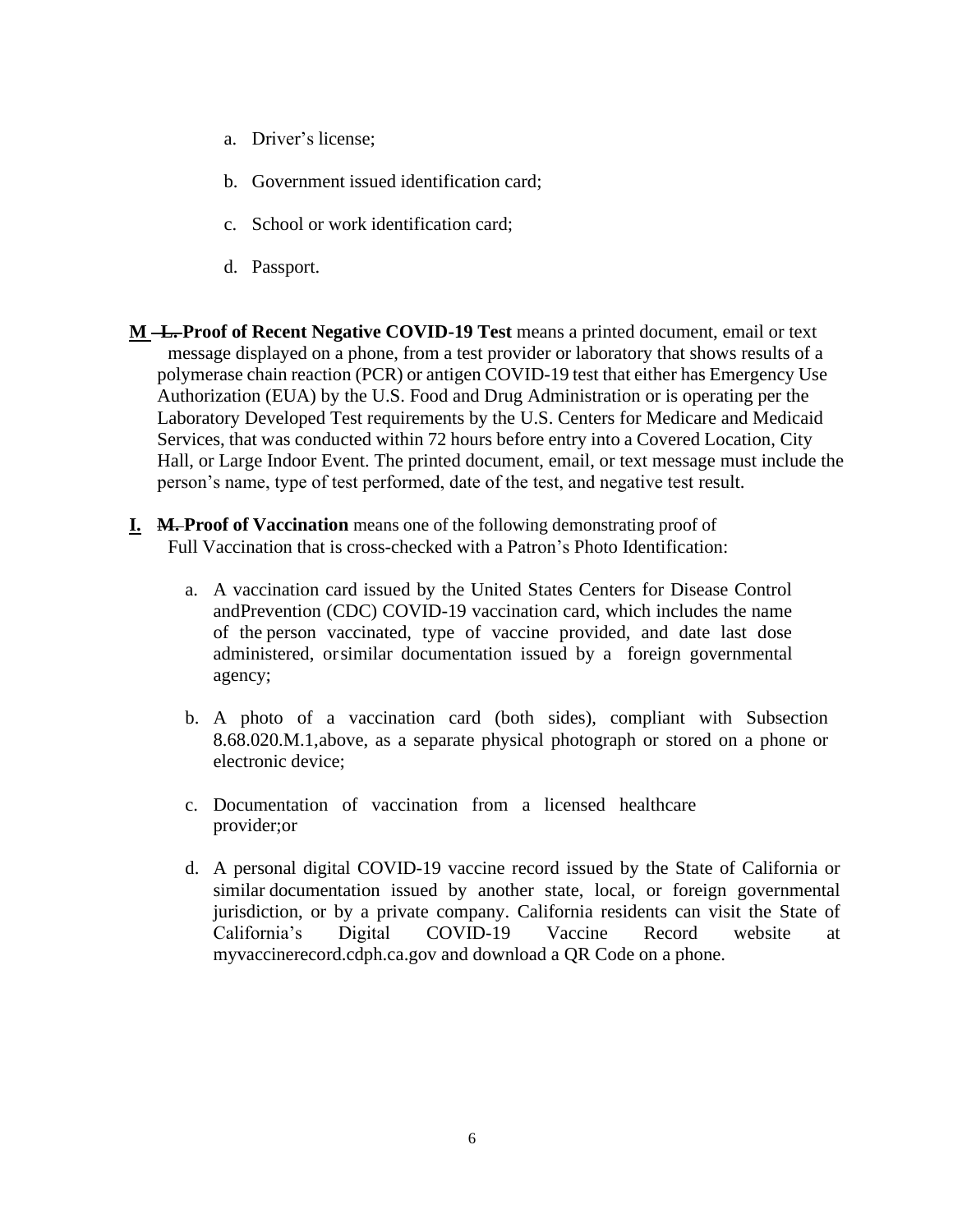- **J. N. Self-Attestation Document** means a letter signed by the patron, under penalty of perjury stating that the patron has a sincerely held religious belief that qualifies the Patron for an exemption.
- **K. O. Senior Adult Care Facility** means a housing arrangement for persons sixty (60) years of age and over, where twenty-four (24) hour non-medical care and supervision is provided, more commonly referred to as "assisted living facilities."
- **L. P. Verification of a Medical Exemption** means documentation signed by a licensed medical provider indicating the Patron is excused from receiving any COVID-19 vaccine due to a medical condition or disability recognized by the Food and Drug Administration or Centers for Disease Control as a contra-indication to COVID-19 vaccination.

## **8.68.030 - Proof of Vaccination Required for a Patron to enter Indoor Portion of a Covered Location.**

- **A.** Beginning on January 15, 2022, a Covered Location shall display prominently in at least two locations on its premises, visible to Patrons prior to entrance, an advisory notice informing Patrons that, beginning on February 1, 2022, Proof of Vaccination is required to enter any Indoor Portion of a Covered Location.
- **B.** Except as provided below, beginning on February 1, 2022, a Covered Location shall require each Patron twelve (12) years or older to provide Proof of Vaccination. For each Patron eighteen (18) years or older a Covered Location must also cross check a Patron's Proof of Vaccination with a Photo Identification.A Covered Location may require such proof either before a Patron enters an Indoor Portionof a Covered Location or upon the Patron's first interaction with staff.
	- 1. A Patron may be exempt from the requirements of this section if they are entitled under any applicable law to a reasonable accommodation for a medical condition. To qualify, a Patron must demonstrate eligibility by providing the Covered Location with:
		- a. Verification of Medical Exemption; and
		- b. Proof of a recent Negative COVID-19 Test and Photo Identification.
	- 2. A Patron who does not provide Proof of Vaccination and who does not qualify for an exemption may use the portion of a Covered Location that is not an Indoor Portion. A Patron who does not provide Proof of Vaccination may be allowed to enter an Indoor Portion of a Covered Location for brief and limited periods of time to use the restroom, order, pick-up, or pay for food or drink "to-go," or perform necessary repairs, provided that the Patron wears a well-fitting mask at all times while in the Indoor Portion of the Covered Location. To the extent feasible, a Covered Location may offer service outside for a Patron who does not provide Proof of Vaccination, including curbside pickup, drive thru delivery, and outdoor seating and dining.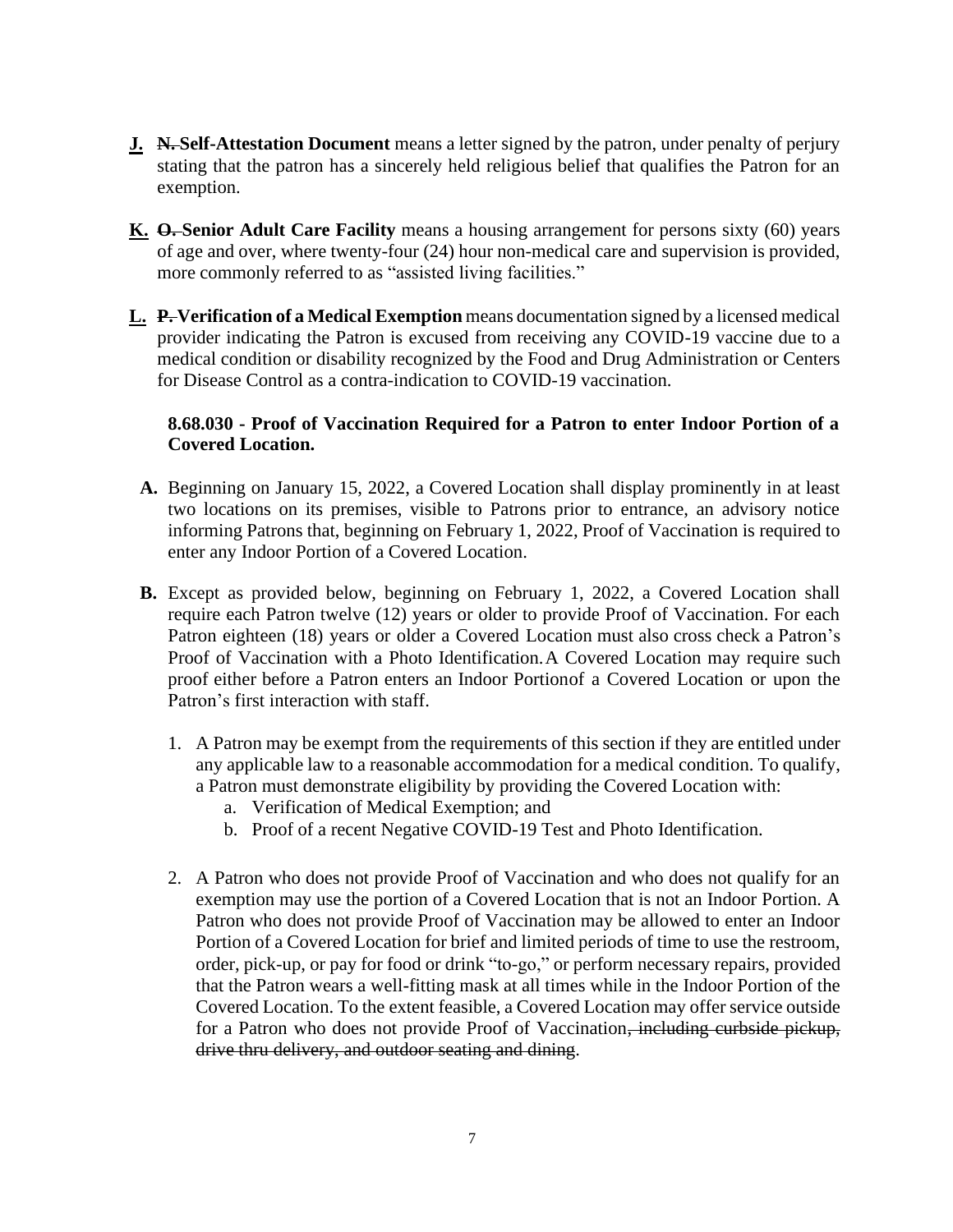**C.** A Covered Location must develop and keep a written record describing the protocol for implementing and enforcing the requirements of this Chapter. Such records must be kept for one year and made available, upon request, to the local public health jurisdiction or the City.

#### **8.68.040 - Proof of vaccination or Proof of Negative COVID-19 required to enter City Hall.**

- **A.** Beginning on January 15, 2022, City Hall shall display prominently on its premises, visible to any persons upon entrance, an advisory notice that, beginningon February 1, 2022, Proof of Vaccination or Proof of recent Negative COVID-19 is required to enter any Indoor Portion of City Hall.
- **B.** Beginning on February 1, 2022, as specified below, Patrons shall provide Proof of Vaccination upon entering an Indoor Portion City Hall. A City employee or contractor (City Personnel) as designated by the City Administrator at City Hall is required to check Proof of Vaccination for Patron aged twelve (12) years of age or older. For Patrons aged eighteen (18) years and older entering City Hall, City Personnel must also cross check the Patron's Proof of Vaccination with a Photo Identification.
	- 1. A Patron may be exempt from the requirements of this section if they are entitled under any applicable law to a reasonable accommodation for a medical condition or restriction or a sincerely held religious belief. To qualify, a Patron must demonstrate eligibility as follows:
		- a. To be eligible medical exemption, the Patron must provide Verification of Medical Exemption; or
		- b. To be eligible for a religious, the Patron must provide a Self-Attestation Document demonstrating a sincerely held religious belief.
	- 2. A Patron who does not provide either Proof of Vaccination or the exemptions provided above will be provided alternative arrangements for access to government services, to be determined on a case-by-case basis, including, but not limited to, online or remote service, service outdoors, or providing Proof of recent Negative COVID-19 Test priorto entering any Indoor Portion of City Hall and wearing a mask.
	- 3. This requirement for City Hall access does not apply to members of the public attending a City Council meeting or other meeting subject to the Brown Act andSunshine Ordinance. In lieu of a vaccination proof requirement for such meetings, theCity may impose appropriate measures that are in compliance with the Brown Act andSunshine Ordinance which may include limitations on capacity, temperature checks,social distancing, mask requirements, and the provision of equivalent viewing andpublic comment options.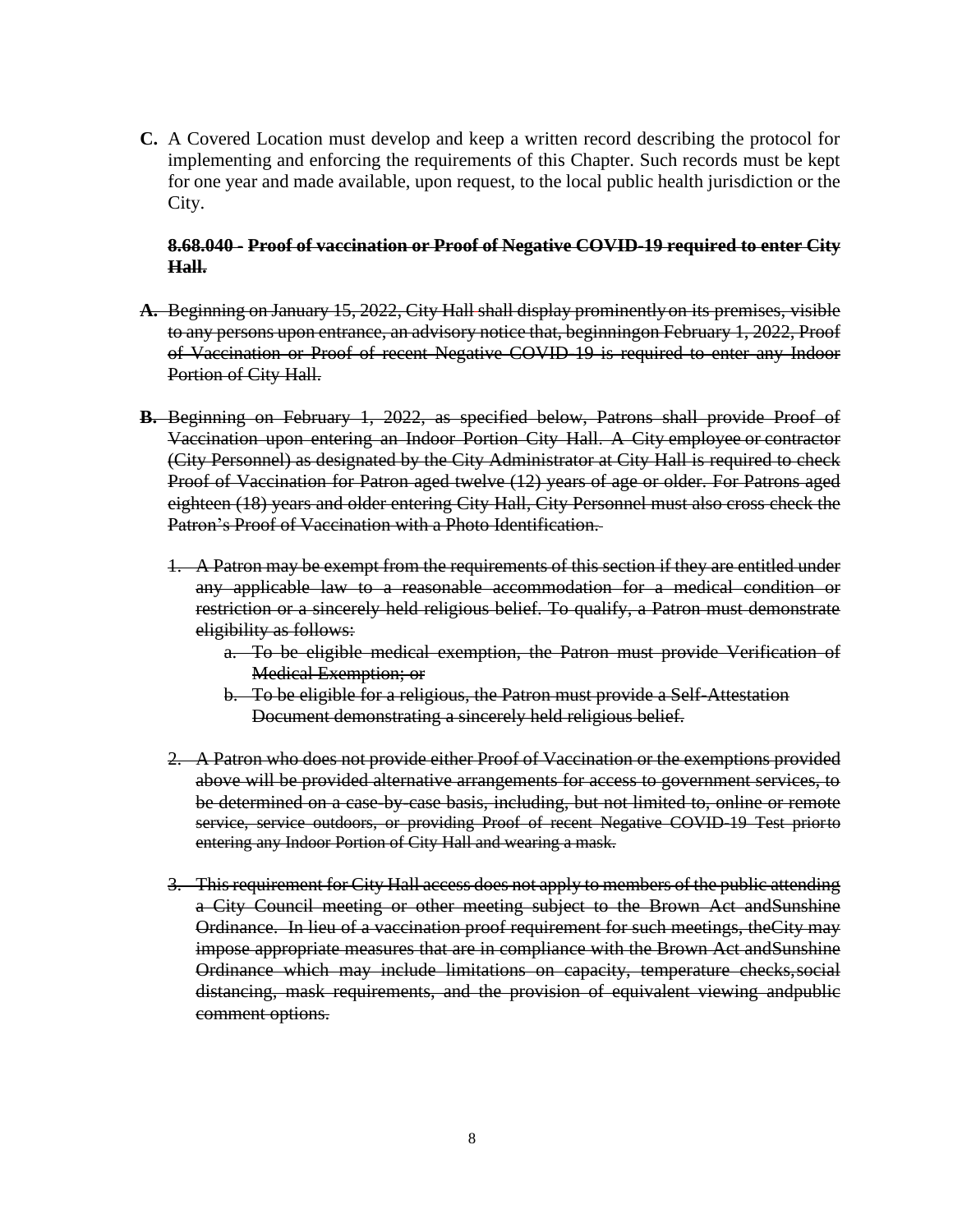**C.** This section does not apply to any individual City employee, intern, or volunteer subject to the City's COVID-19 Vaccination Requirement for Employees, Interns, and Volunteers (City of Oakland Administrative Instruction 593).

## **8.68.5040 - Proof of Vaccination Face Mask Required to Attend a Large Indoor Event.**

Beginning on February 1, 2022, aAn operator or host of a Large Indoor Event must verify that every Patron aged twelve (12) years or older, must wear a face mask to mitigate the spread of COVID-19. Proof of Vaccination or, if qualified for a medical exemption, Proof of recent Negative COVID- 19 Test for each Patron who is twelve years (12) of age or older. For each Patron eighteen (18) years or older, an operator or host must also cross check the Patron's Proof of Vaccination with aPhoto Identification.

A Patron may be exempt from the requirements of this section if they are entitled under any applicable law to a reasonable accommodation for a medical condition. To qualify, a Patron must demonstrate eligibility by providing the Covered Location with:

- a. Verification of Medical Exemption; and
- b. Proof of a Recent Negative COVID-19 Test and Photo Identification.

**D.** Operators or hosts of Large Indoor Events must develop and keep a written record describing the protocol for implementing and enforcing the requirements of this Section Chapter. Such records must be kept for one year and made available, upon request to the local publichealth jurisdiction or the City.

This requirement to wear a face mask to attend a Large Indoor Event pursuant to this Section 8.68.040 shall expire on November 1, 2022 or upon the lifting of the City's Administrator's Declaration of Local Emergency in response to the spread of COVID-19 that was issued March 9, 2020 and ratified by the City Council on March 12, 2020 pursuant to Resolution No. 88075 C.M.S., whichever occurs sooner.

## **8.68.06050 - Enforcement.**

- **A.** An operator of a Covered Location or operator or host of a Large Indoor Event may be issued a Citation for violation of any provision of this Chapter and shall be subject to the enforcement provisions provided pursuant to Chapters 1.08 and 1.12 of the Oakland Municipal Code.
- **B.** This Chapter shall be enforced beginning February 1, 2022, except that Section 8.68.40 (Face Mask requirement for Large Indoor Events) shall be enforced immediately.

#### **8.68.07060 - Rules and Regulations.**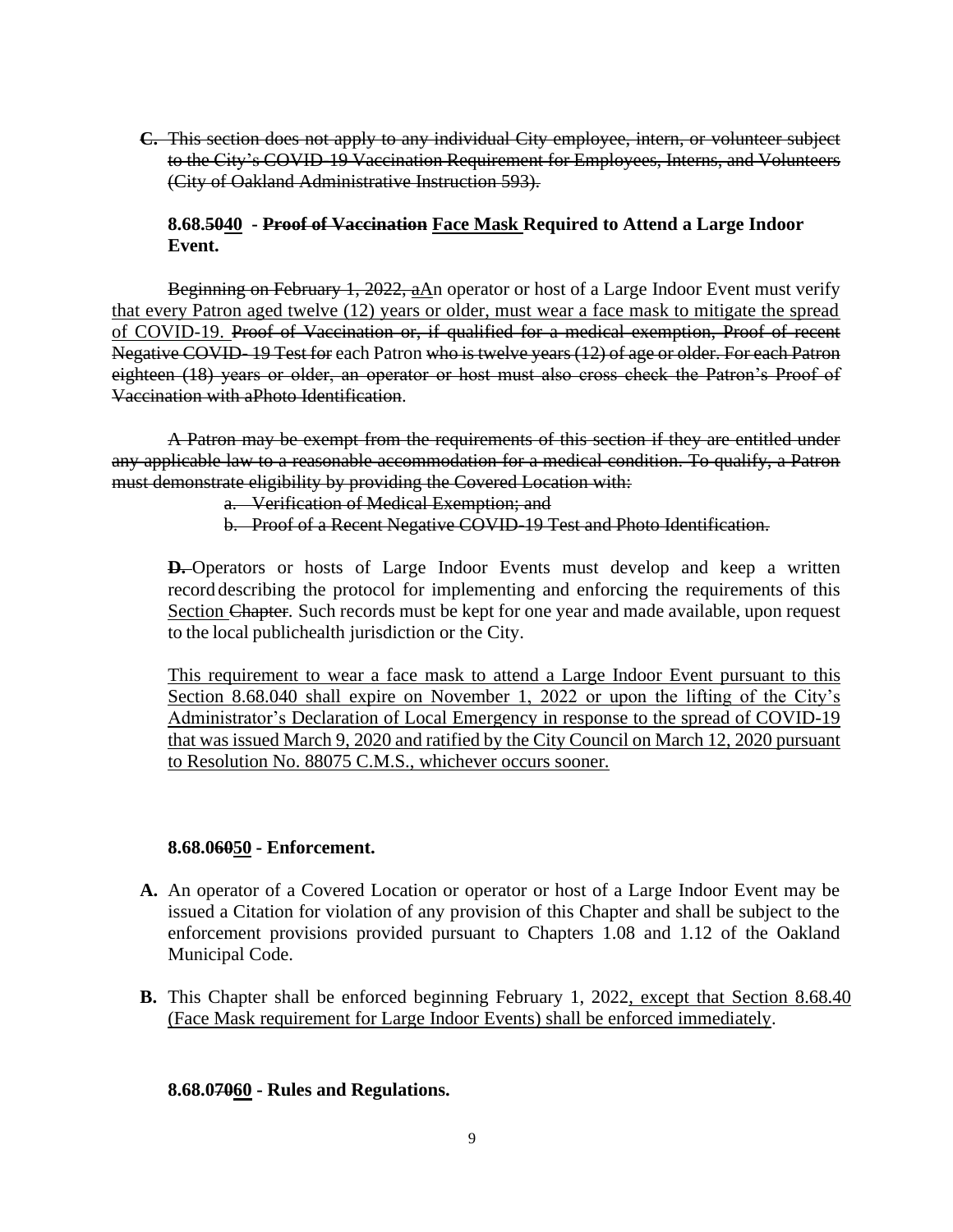The City Administrator is authorized to promulgate Rules and Regulations consistent with this Chapter for further clarification, implementation, and enforcement of the provisions of this Chapter, including providing additional flexibility measures for City-owned facilities to implement the intent of this Chapter.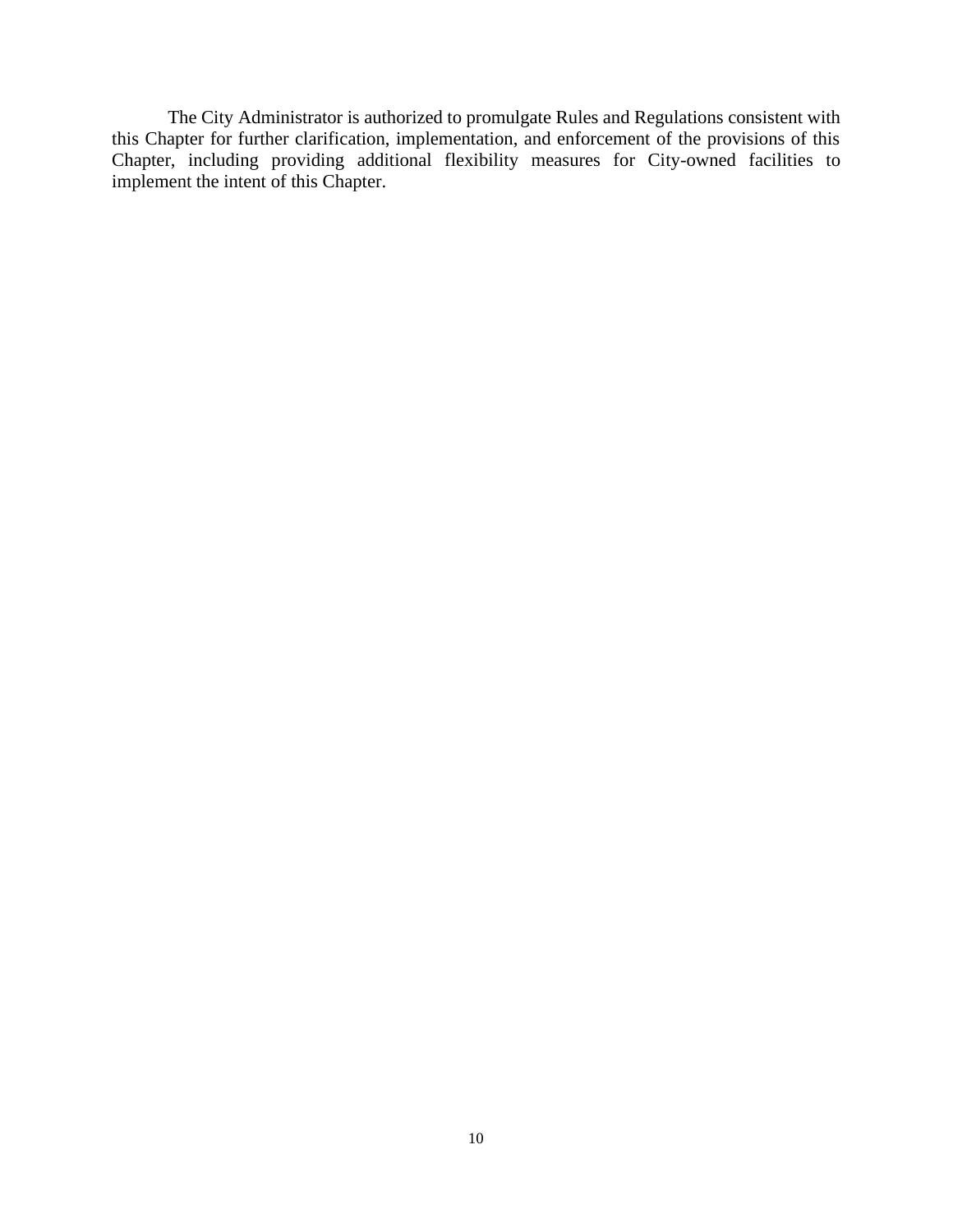## **SECTION 3. Severability.**

- A. If any section, subsection, sentence, clause or phrase of this Ordinance is for any reason held to be invalid or unconstitutional by decision of any court of competent jurisdiction, such decision shall not affect the validity of the remaining portions of the Chapter. The City Council hereby declares that it would have passed this Ordinance and each section, subsection, clause or phrase thereof irrespective of the fact that one or more other sections, subsections, clauses or phrases may be declared invalid or unconstitutional.
- B. No Conflict with State or Federal Law. Nothing in this ordinance shall be Interpreted or applied so as to create any requirement, power, or duty in conflict with any federal or state law.

#### **SECTION 4. Provision of Face Masks at City Facilities**

The City Administrator shall offer quality face masks (N95/KN95/KF94 or the equivalent) for individuals entering indoor City facilities that are open to the public.

#### **SECTION 5. Effective Date and Expiration.**

This ordinance shall become effective immediately on final adoption if it receives six or more affirmative votes; otherwise it shall become effective upon the seventh day after final adoption. It shall expire upon the lifting of the City's Administrator's Declaration of Local Emergency in response to the spread of COVID-19 that was issued March 9, 2020 and ratified by the City Council on March 12, 2020 pursuant to Resolution No. 88075 C.M.S.

IN COUNCIL, OAKLAND, CALIFORNIA,

#### PASSED BY THE FOLLOWING VOTE:

AYES – FIFE, GALLO, KALB, KAPLAN, REID, TAYLOR, THAO AND PRESIDENT FORTUNATO BAS

 $NOES -$ ABSENT – ABSTENTION –

ATTEST:

ASHA REED City Clerk and Clerk of the Council of the City of Oakland, California

Date of Attestation: